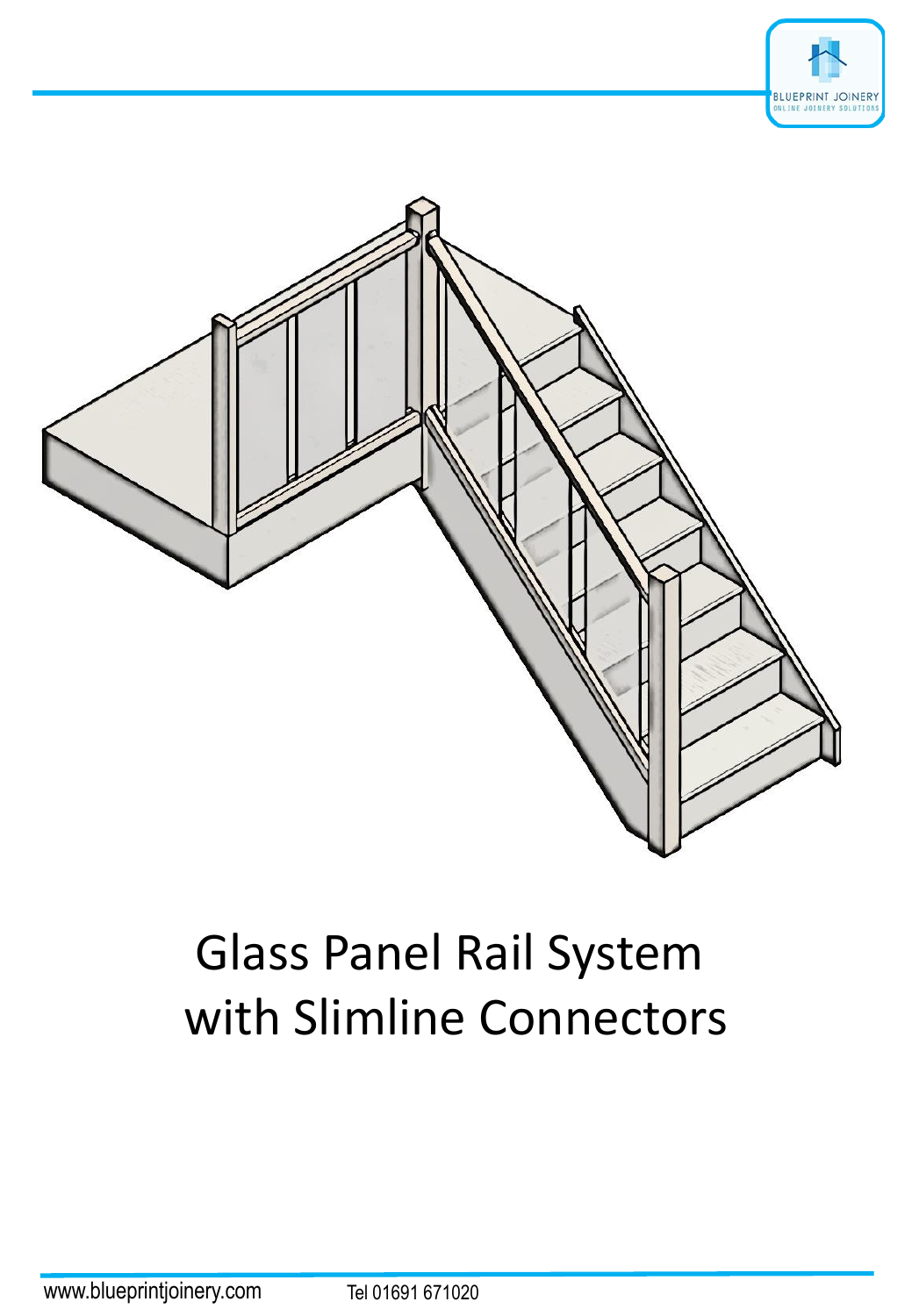## FITTING INSTRUCTIONS – Glass Panel Rail & Slimline connectors



#### **Stairs**



Place base rail on stair nosing and offer up to newel posts. Mark and cut to length. Fix base rail to top of string by drilling clearance hole through bottom of base rail groove and secure with suitable screws, ensuring the screw heads are sunk below groove face



Place handrail on stair nosing and offer to newel posts. Mark locations then reduce length by 27mm to accommodate handrail brackets



Offer bottom bracket onto handrail end ensuring top of handrail is up against top of bracket face. Drill pilot holes through screw holes and secure using screws supplied. Repeat to install top bracket on other end



To establish handrail location, place a rake glass panel in base rail groove at bottom and top of stairs, using a timber off cut to create a gap between panel and post. Use spirit level to ensure panels are vertical. Offer handrail assembly over panel tops. This is best done with 2 people



With handrail fully down onto top of glass panels, mark locations of bracket tops on top and bottom newel post faces. Remove rail and panels



Measure down 6mm from mark on bottom post and mark. Offer top of fixing hook to mark, ensuring it is central to newel face, drill pilot holes through screw holes and fix using screws supplied. For top newel, measure down 31mm from top bracket mark and secure fixing hook as previous



Check handrail fit by offering handrail assembly between newel posts and onto fixing hooks. Handrail should be parallel to base rail



To work out how many panels are required, measure horizontal distance between posts. Measure width of panel and add 50mm. Divide horizontal distance by panel width + 50mm. Round figure down to next whole number.. *Example – horiz distance 1242mm, panel 300mm+50mm = 350mm. 1242/350 = 3.54, rounded down to 3 (panels)*



*3 panels x 300mm = 900mm. Subtract this from 1242mm = 342mm. 3 panels will have 4 gaps so 342mm/4 = 85.5mm gaps. Maximum gap allowed is 99mm.* With panel quantities and gaps established, remove handrail assembly. Run bead of clear silicon into bottom rail groove and offer panels into groove resting them against offcut at bottom post. Place piece of cardboard between each panel for protection

Tel 01691 671020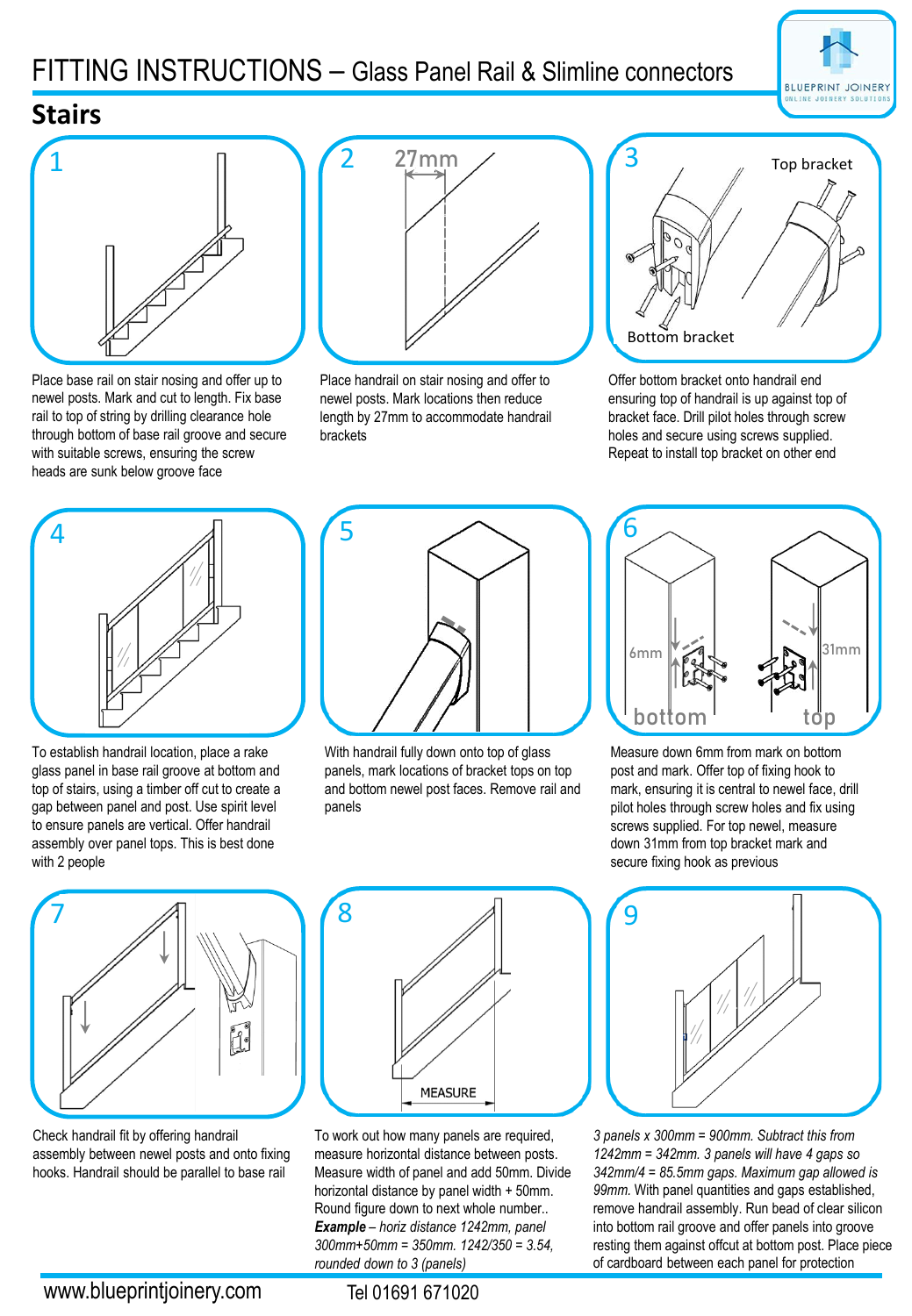

Run bead of clear silicon in handrail groove. Carefully offer handrail assembly between posts and over top of glass panels until the brackets click into fixing hooks. Lock brackets in place on underside of bracket using bolts supplied

## **Landing**



Install half newel post to wall at same height as post at top of stairs. Measure between posts and cut and fix base rail to floor, ensuring screw heads are below groove face



Working from top post down, take handrail and base rail fillets which have been cut to suit the gap. Fit into groove using glue and screwing through (you will need to drill clearance holes through fillet) or use nail gun with suitable size nails. Push panel to fillet ends, check vertical and fix next pair of fillets



Repeat down the stairs until all panels and fillets have been fixed. Fill any screw/nail holes with filler and sand smooth.



Measure and mark handrail. Reduce length by 26mm to accommodate brackets. *NB on a return landing, measure and mark the handrail and mitre both rail ends. Glue and dowel the mitred ends then cut 13mm off both open ends*



Offer landing brackets to each end of the handrail, drill pilot holes and fix using screws supplied



To establish handrail location, place 2 landing panels in base rail groove at each end of the landing run. Offer landing handrail assembly between posts and over top of panels until fully down. This is best done with 2 people



With handrail fully down onto panel tops, mark the location of the bracket tops onto both newel posts. Remove rail and panels



Measure down 5mm from mark on both posts and mark. Offer top of fixing hook to mark, ensuring it is central to newel face, drill pilot holes through screw holes and fix using screws supplied. Repeat for both posts